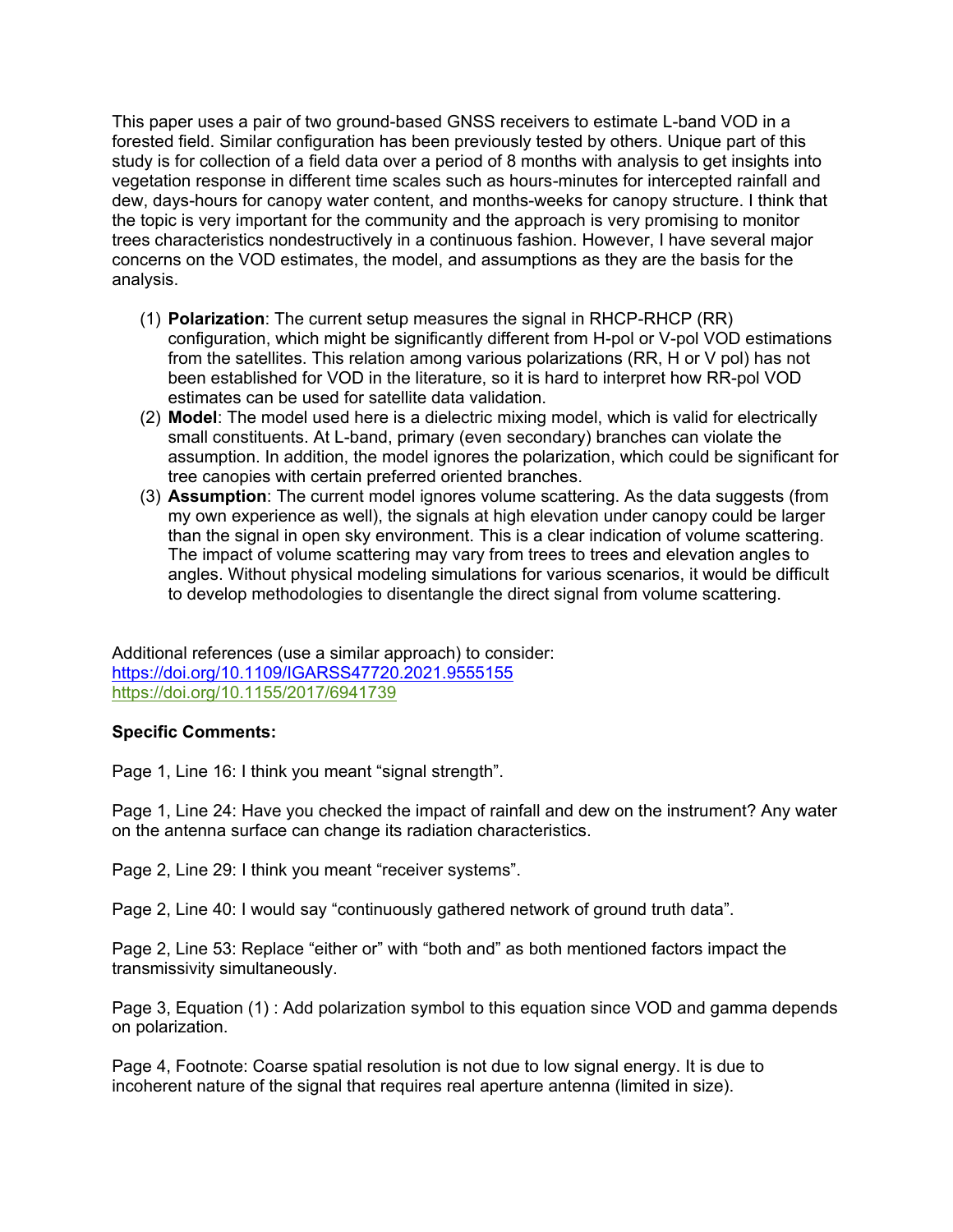Page 5, Line 114: Please state the polarization of antennas used with these receivers here. In addition, receivers could be placed on the ground (without tripod) as long as they are leveled and cleared from the surrounding obstructions.

Page 7, Lines 149 - 151: The pictures of receiver set-up would be useful to add to the manuscript.

Page 7, Line 156: Please state the polarization of the antenna.

Page 8, Line 179: This model is "dielectric mixing model". The physical model implies either "discrete scatter" based radiative transfer or wave theory, none of which are used in this paper. I would suggest not to use term "physical" for the model.

Page 8, Line 181: This is a major assumption which is not true for well-developed trees. Tree branches scatter and attenuate significantly while leaves attenuate mostly at L-band, so the received signal is expected to be a blend of both volume scattering and attenuation, depending on the vegetation, polarization, and incidence angle.

Page 8, Equation (4): This is repetition of Equation (1). I would define VOD here, instead.

Page 8, Equation (5): This formula is applicable if inclusions are much smaller than wavelength as you correctly stated in the following paragraph. The formula can be applied to randomly oriented agricultural crops with no preferred scattering orientation and smaller than wavelength, but the validity region would be way off for tree canopies. The more descriptive formulation can be written as a function of forward scattering amplitudes of individual tree constituents. An example can be found at equation (8) of reference Guerriero et al. 2020.

Page 8, Line 196: That is correct that Guerriero et al. 2020 showed that coherent line-of-sight signal mostly dominates over volume scattering for RHCP-transmit RHPC-receive cases. However, it is hard to generalize this statement as this behavior can depend on the elevation, biomass, and type of trees. The question is if it is applicable to your case.

Page 9, Lines 231-214: This semi-empirical formula is developed for agricultural crops. It is not clear how it can be applied to trees, which are electrically much larger at L-band.

Page 9, Line 220: I would call the dielectric mixing model approach as "zero-order" as the first order has completely different meaning in physical models such as RTE or wave theory.

Page 11, Lines 248-249: I would say "yield information on VOD" as stated at page 5, Line 116 as I stated above difference SNR can include some of the volume scattering.

Page 12, Lines 260-261, Page 13, Lines 275-276: It is true that ground reflections would be small since your antenna is designed to reject reflected LHCP signals from the ground, but it would still receive volume scattering that comes from the upper hemispherical area of the antenna.

Page 13, Line 271: Not all GNSS systems are explicitly designed to reject such signals, but geodetic antennas are.

Page 14, Equations, 10, 11: These need polarization subscripts.